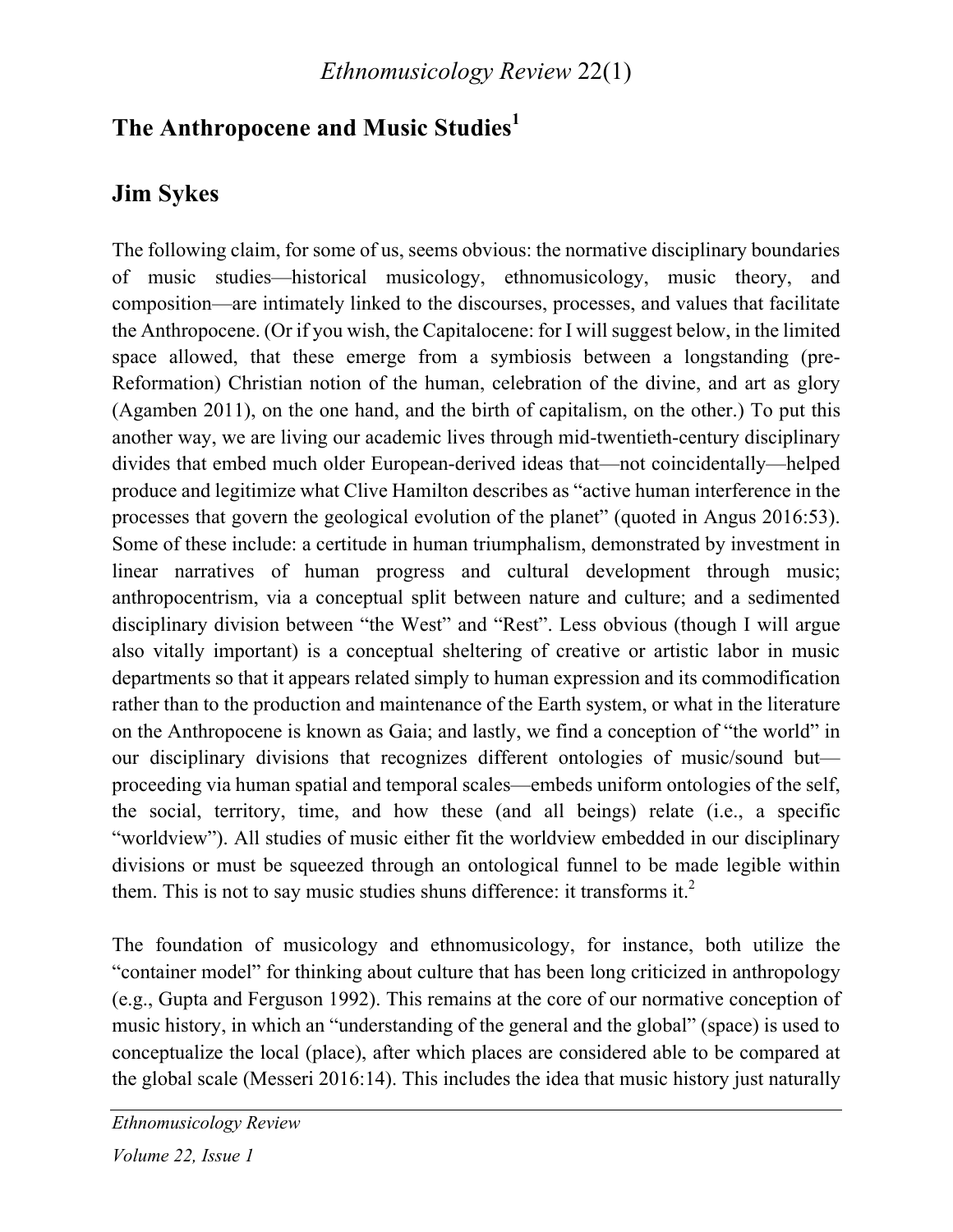consists of distinct ethnic, religious, national, and other groups that "have" their music which, by definition, reflects or produces their identity. These supposedly pre-formed (that is, seemingly internally-constituted) communities are *then* conceived as converging upon one another through encounters (e.g., globalization) to produce new identities (e.g., cosmopolitans). Music studies' belief in a uniform metaphysical reality despite evident differences among diverse peoples about what constitutes humans, space, and time is an example of what John Law dubs a commitment to the metaphysical truth of the "one-world world" (Law 2011). This is a Northern-derived notion of "a world that has granted itself the right to assimilate all other worlds and, by presenting itself as exclusive, cancels possibilities for what lies beyond its limits" (de la Cadena and Blaser 2018:3). Arturo Escobar writes that the one-world world (OWW) operates via "a twofold ontological divide: a particular way of separating humans from nature (the nature/culture divide); and the distinction and boundary policing between those who function within the OWW from those who insist on other ways of worlding (the colonial divide)" (2016:21).

I stand on the shoulders of many giant scholars, and what I've said above is not new. But let's dwell on it for a moment. Consider, for instance, if I were to write music history as though reincarnation *actually exists*—as though two humans (or a human and nonhuman), separated by great distances and eras, have a shared music history because one is the reincarnation of the other. Consider if Feld had written *Sound and Sentiment* from the birds' point of view, or better, as though the birds really *are* the Kaluli's deceased ancestors (perhaps he did—but do we act this way when we read or teach the book?). Such ontologies beyond the nature/culture divide are branded "beliefs" and situated within music studies' normative conceptions of music, territory, and culture, rather than be taken as the *form* through which we present our studies. (Rather than get hung up on what constitutes reality, let's agree that adopting the forms and values of Others in our writing does not require us to actually believe what we are representing *per se* but requires respecting "the ontological self-determination of the world's peoples" [Viveiros de Castro 2003:18; Holbraad et al. 2014; see Steingo and Sykes 2019]).

The term "Anthropocene," so widespread in the academy and now even in popular culture, has been surprisingly under-defined in music studies (even in ecomusicology; e.g., Allen and Dawe 2011; see Ochoa Gautier 2016). Popularized by atmospheric chemist and Nobel laureate Paul Crutzen in the early 2000s, the term refers to "a new geological epoch displacing the Holocene epoch of the last 10,000 to 12,000 years" (Angus 2016:9) in which "human activities, not natural processes, are now the dominant driver of change on Earth's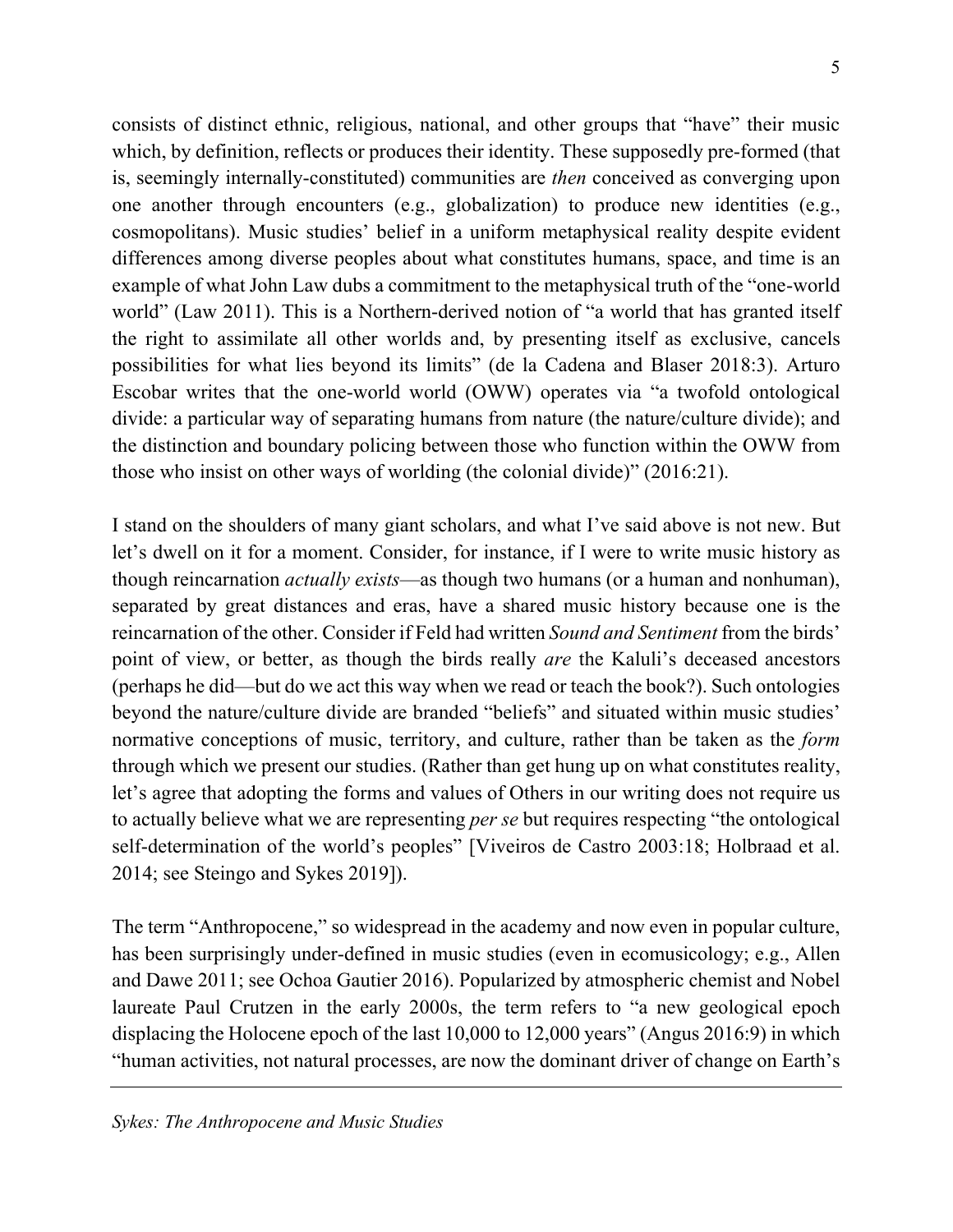surface." The term thus does not refer simply to the climate crisis but to the fact that "changes resulting from human actions in this world…are so large and ubiquitous that humans are now behaving as geological forces" (Pereira Savi 2017:945). Writings on the Anthropocene in the popular press have fostered discussions on the impact of humans on the environment and the question of sustainability, while scientific discussions have centered on interpreting data on the anthropogenic impact to propose a starting point for the Anthropocene (ibid. 371). Crutzen and Stoermer (2000) locate the Holocene-Anthropocene boundary in the second half of the  $18<sup>th</sup>$  century, when trapped air in polar ice cores were found to have elevated levels of carbon dioxide and methane, a period that includes Watt's 1783 invention of the steam engine (Braje 2015: 373). Numerous scientists since have argued this periodization denies the "millennia-long history of human impacts on the planet and fails to focus on the causes of human domination of the Earth in favor of the effects" (ibid. 369).<sup>3</sup> For my purposes here, I am interested in how the Anthropocene crosses "one of modernity's fundamental intellectual boundaries," between "the 'natural' and 'human' sciences" (Moore 2016:3). My interest is in the use of aesthetics to reshape the "distribution of the sensible" (Rancière 2004:12)—the sensed hierarchy of social relations—through the questioning of fundamental metaphysical categories that arises when we put ethno/musicology's area studies paradigm into dialogue with (on the one hand) the conception of globality and its transformation named by the Anthropocene and (on the other hand) the ontological differences music studies has so often encountered.

"Gaia" was coined by James Lovelock and promoted by Lynn Margulis to refer to the Earth as a self-regulating system, and it has become a core concept in discussions of the Anthropocene. While "Anthropocene" forges a "new age of time" in which human history is considered within the scale of the biological and geophysical sciences, "Gaia" denotes "a new way of experimenting space" (Viveiros de Castro and Danowski 2018:172; Latour 2017). When I refer to a relationship between music studies and the Anthropocene, I refer in large part to our historic inability to promote a conception of music, on a global scale, that enhances the capacity of the Earth to exist as a self-regulating system. This is because, as I suggest in more detail below, many musical/sonic actions conducted in world history for precisely the purpose of protecting and regulating the planet have been misunderstood or rebranded as expressions of a particular human cultural identity.

To take one example—it would be easy to trot out a long list here—consider the original job of the *devadasi* (dancers in South Indian Hindu temples) whose job it was to safeguard "the generation of Cosmic Energy in the *linga*," which if not "safeguarded…cooled off (by various offerings) and reabsorbed into an undifferentiated unity" would "burn up the entire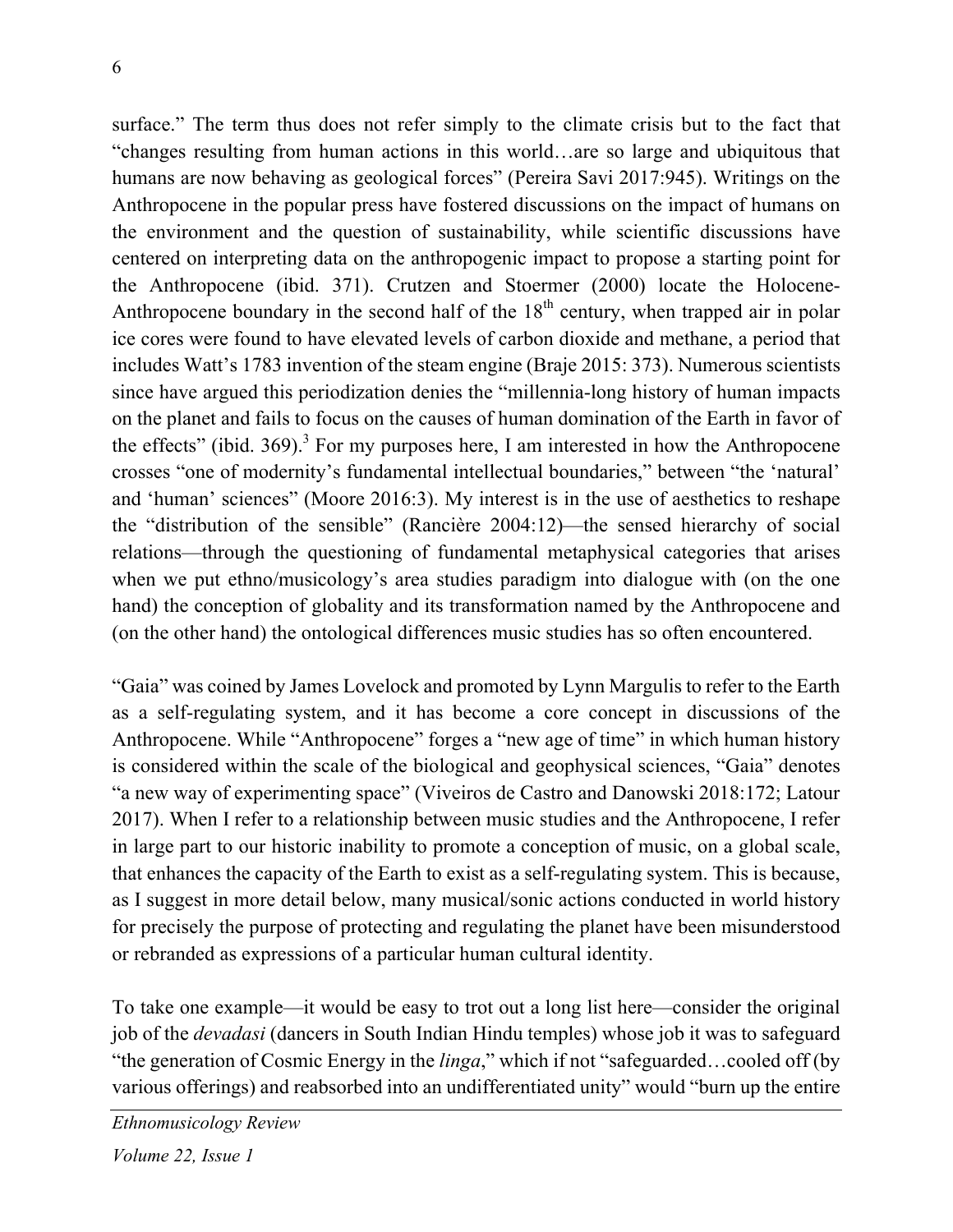kingdom and *bhutaloka* would come into existence" (Kersenboom 1987:120). This genre is now called Bharata Natyam, has seemingly been disenchanted, and is a hallmark of South Indian cultural (and Tamil ethnic) identity. What was about protection through showing respect to Others has become about pride through performing for oneself and one's cultural or ethnic community—and this is perhaps the dominant ontological transformation in the world's music history. All the while, the anthropocentrism and human triumphalism promoted by our normative conception of music history feeds into a willful ignorance of humans' capacity to relate to the environment ("The expression 'relation to the world' itself demonstrates the extent to which we are, so to speak, *alienated*" [Latour 2017:14, his italics]). It undergirds our neglect of how our exploitation of the Earth's resources are straining the planet's capacity to exist. All this may sound cheesy, but that does not make it untrue. I take this argument as my starting point here (see Sykes 2018 for an elaboration); I'm more interested for the rest of this short essay in what to do about the situation, intellectually and disciplinarily. Of course many other aspects related to the Anthropocene will have to be taken into account by music studies, such as reducing the carbon footprint of our academic conferences, considering sustainability for musical instrument building and the ecosystems in which musics are situated (e.g., Titon 2009), and critiquing the waste of the music industry (DeVine 2015; Silvers 2018); but I fear we may only focus on those (worthwhile) aspects while ignoring how the very problems that constitute the Anthropocene deeply shape our academic disciplinization, areas of inquiry, and modes of representation.

### **Difference and the Global**

In his famous 2009 essay, Dipesh Chakrabarty argued that while critiques of capital remain important, an emphasis on globalization "allows us to read climate change only as a crisis of capitalist management" (2009:212). For him, the problem is not just capitalism but the difficulty for humans of identifying with the concept of species that was "politically mobilized by naturalists such as Edmund Wilson . . . a collective identity that is phenomenologically empty" (Viveiros de Castro and Danowski 2018:174). What is needed, Chakrabarty asserts (as Viveiros de Castro and Danowski put it in their summary of his essay), is a new historical subject that is "impossible: humankind as a subject, precisely" (ibid.). $<sup>4</sup>$ </sup>

This global and inclusive rendering of the human—as species and thus, presumably, without culture or with a uniform culture—would seem to be impossible and ethically problematic for music studies. For decades, music scholars have retreated (for good reason)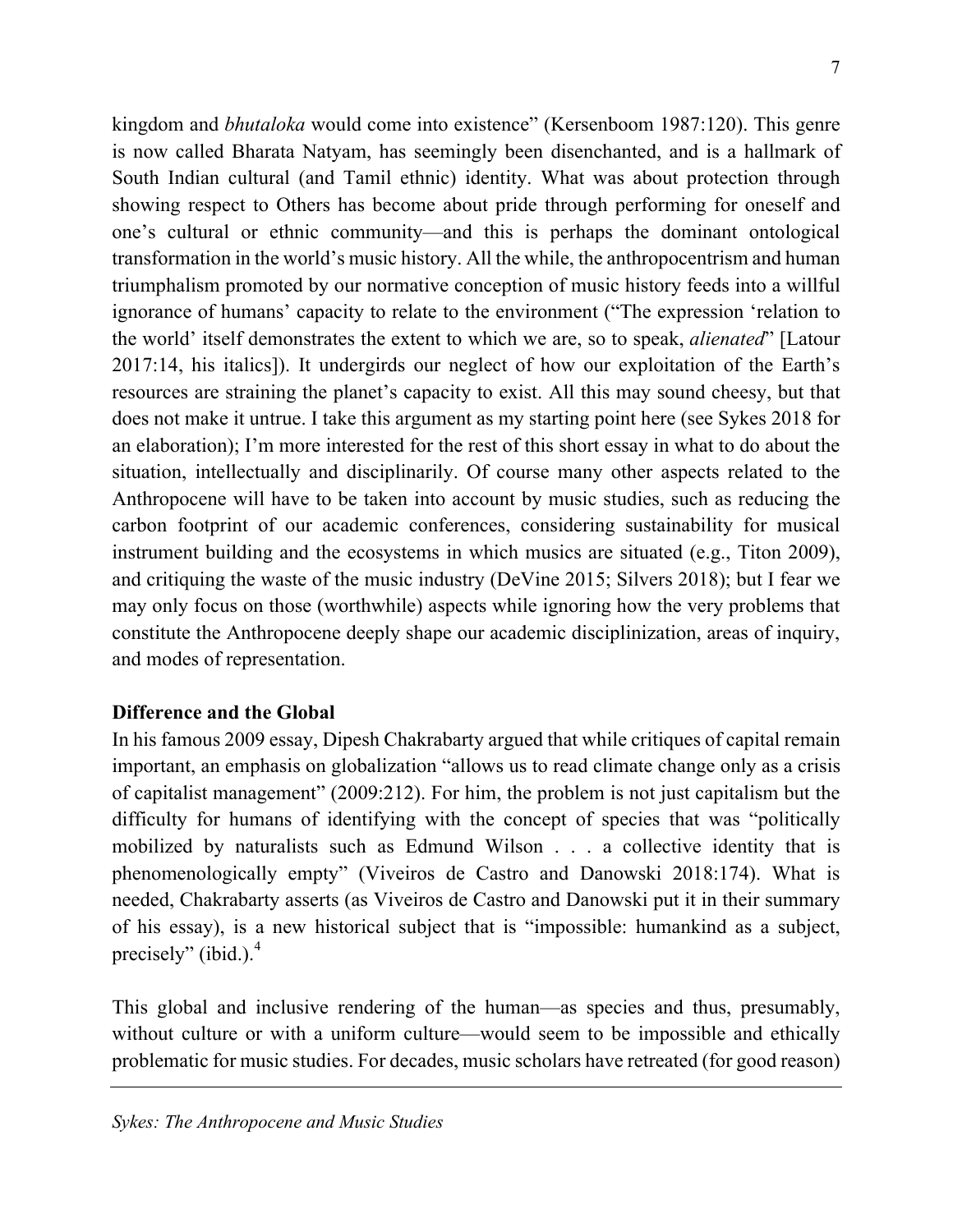from the universal. But as William Connolly notes, to consider the universal as the opposite of difference "reduces the essentially relational character of difference to the bland idea of diversity among independent identities" (1995:xx). As Alain Badiou puts it, "The single world is precisely the place where an unlimited set of differences exist . . . far from casting doubt on the unity of the world, these differences are its principle of existence" (2008:39). As I hinted above, music studies *already* produces a uniform notion of the global through a discourse on difference (multiculturalism) that embeds a Western ontology of the human, space, and time.

The crisis called the Anthropocene, I suggest, requires a new orientation to the universal for music studies and this does not mean suppressing difference. In this light, the power of music studies is not so much in giving voice through representation but in helping conceive and promote understandings of the human and how humans relate to each other and the world. It is less about pride and more about protection through the promotion of narratives of relation. What needs to be addressed, then, is how music studies might facilitate different articulations of the global that allow for local comparisons outside the terrain of one-world metaphysics. I contend this means making "a transition from one-world concepts such as 'globalization' and 'global studies' to concepts centered on the *pluriverse* as made up of a multiplicity of mutually-entangled and co-constituting but distinct worlds" (Escobar 2016:22). This requires not just acknowledging different *musical* ontologies as though they exist in isolation but acknowledging historical entanglements between differing ontologies of music/sound, personhood, community, human-nonhuman relations, territory, time, and so on. Methodologically, it requires what Giorgio Agamben calls "a politics of vital forms, that is, a life that cannot be separated from its form," and this does not mean such forms are static. $5$ 

## **Sonic Protection / Immunity**

My Buddhist interlocuters in Sri Lanka would be surprised to know that many in the West feel that Western classical music is exceptional because in the Romantic period music was theorized as transcendent from society. For my interlocuters, the music they play conceived as sacred speech so that it will be acceptable as an offering to the Buddha—is the music the gods played to celebrate the Buddha's Enlightenment. It stands outside time and is conceived as unchanging; it is transcendent. Drummers are not the composers of this speech but the handlers of it. It was sent to them via a gift exchange in which the gods gave it to an indigenous group called the Väddas, who gave it to the Sri Lankan (Sinhala) Buddhist caste of drummers I work with, called the Berava (Sykes 2018). What makes Western classical music different, I suggest, is not the notion of transcendence but, first,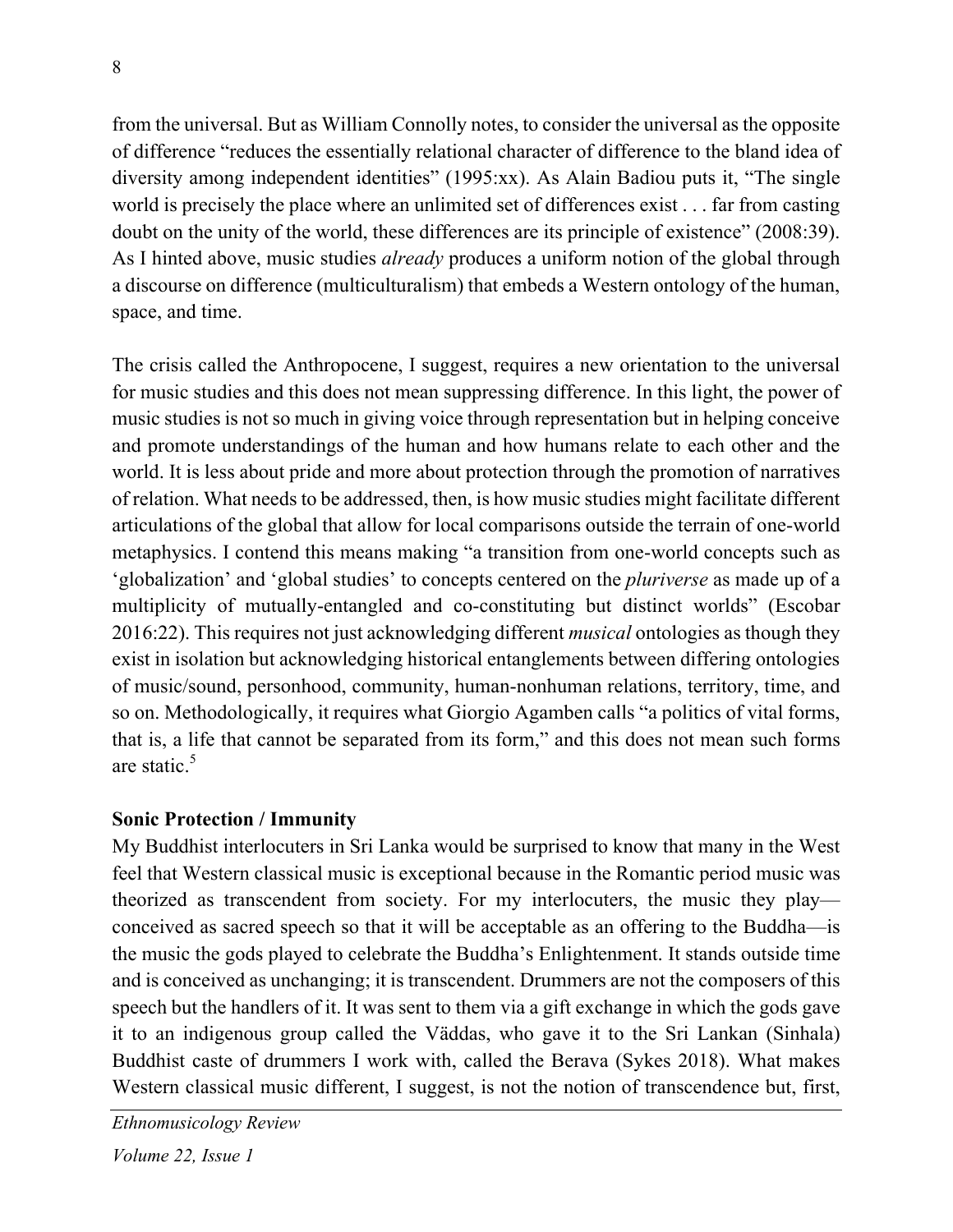how it hinges on the idea that music emanates from an inner self that is ontologically closed (not permeated, for instance, by godly or demonly possession, not stretched across time and distance via reincarnation) in which music is presumed to say something about what constitutes that inner self; and (second) a failure to recognize music *ontologically* as a gift that may be conceived as having nothing to do with an internal self, which is offered to and connects people with Others, from different human communities to beings like gods, demons, spirits, animals, and objects imbued with value. I suggest such a view—which emerges in any number of ways among diverse peoples—is a more globally justified understanding of music history than the Western notion of musical selves and expression that emanated from the West and then has been uniformly applied elsewhere.

It will help to consider a few examples. Consider the Iñupiaq of Alaska, who receive music as a gift from whales (Sakakibara 2009); the Temiar in Malaysia, a rainforest peoples who receive songs from nonhuman animals and inanimate objects in dreams (Roseman 1991); or the Suya in Brazil, who accept music as a gift from neighboring communities (Seeger 2004). Music-as-gift is just as evident in world religions: I've already provided a Buddhist example from Sri Lanka (see also Wong 2001) and a Hindu example from South India above. One could argue the entire core of Carnatic classical music (compositions called kritis) were conceived as gifts to gods. From a casual perusal through the *Excursions in World Music* textbook alone, we learn that in Japan, "until the Edo period, musical creation was regarded as a gift from god" (Wong in Nettl et al. 2016:212), in South Korea, "two times a year…on the grounds of the Munyo shrine in Seoul, a ceremony is performed in which highly formalized court dances are performed and sacrificial gifts are presented to the great Chinese Confucians" (Pilzer in ibid. 173), in Java the sacred dance *bedhaya* was "clearly a gift from He Who Is Great and Holy and meant to be a pusaka [treasure, heirloom] for the kings of Java that would bring blessings" (Warsadiningrat cited by Capwell, in ibid. 240), and that among Native American communities it was traditionally common for songs to be received (be given?) in dreams (Nettl in ibid. 437). It is widely believed that Bach conceived of his music as having come from God (Sykes 2018:5). Why stop there? Music is probably a gift more often than it is not in secular contexts (and in capitalism, e.g., the "free download" [ibid.:15]). Saying as such does not mean musical offerings always connect people (or do so positively), for gifts mark differences between individuals and groups (Weiner 1992)—my purpose here is to locate them simply as a ubiquitous social field relevant for music history. I suggest that once we notice commonalities across the globe that differ from the Western worldview—a widespread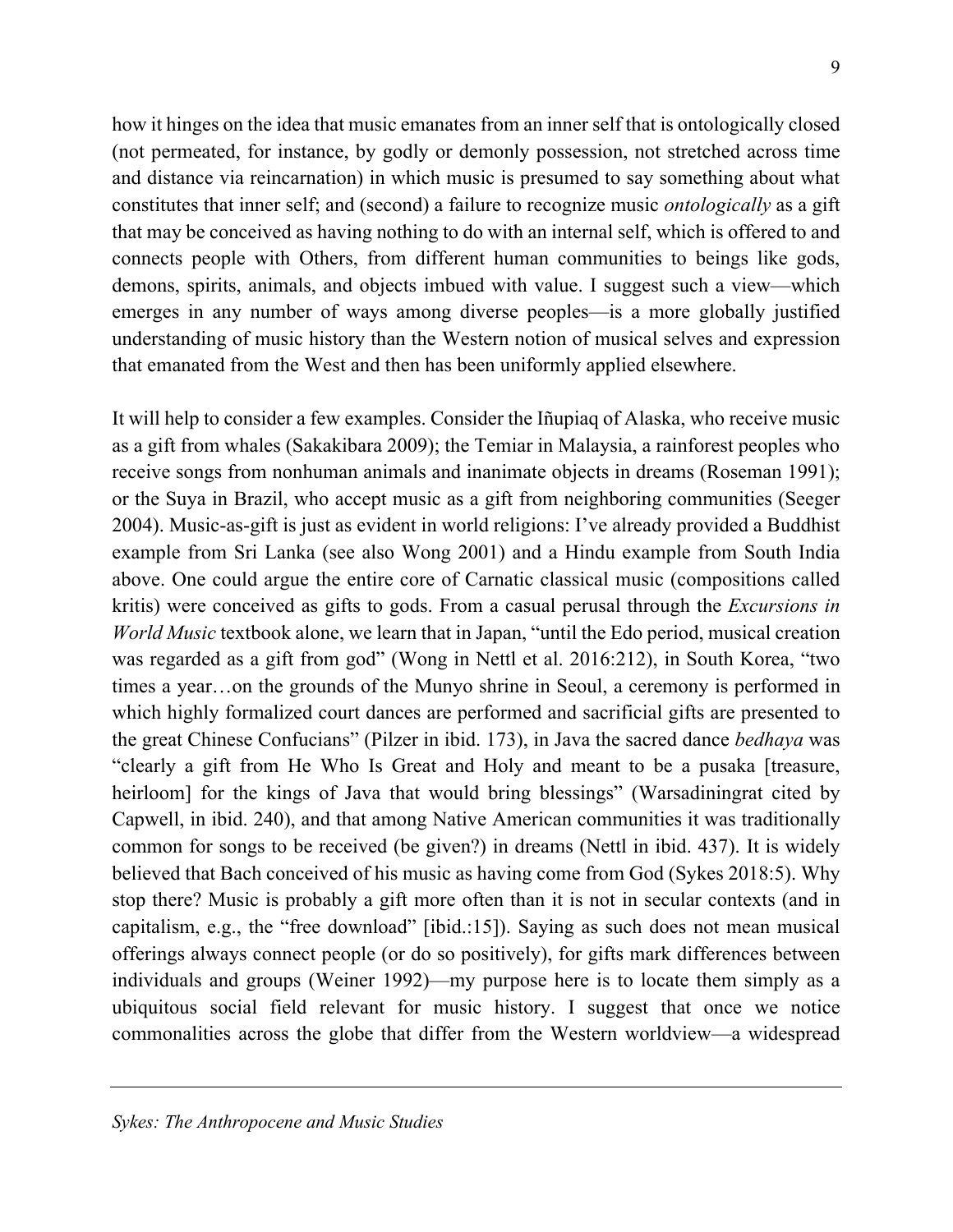belief in music-as-gift is just one example—we have some basis for an alternative method for conceptualizing the world's music history outside OWW.

I emphasize that my call here should *not* be taken as a wish to amplify supposedly preexisting, homogenous, racially essentialized practices that—especially when linked to religion—favor elite perspectives and today form the core of religiously-based ethnonationalist movements (such as Hindutva in India, the 969 movement in Myanmar, Sinhala Buddhist nationalism in Sri Lanka, and so on). Rather, the historical narrative has to recognize similarities and historical connections across cultures and species without resorting to a naïve retread of comparative musicology and refusing to position itself as a chance to "make each culture great again." Such a recognition of heterogeneity should be positioned as a fulcrum towards an equitable future, not a reclaiming of a mythologized, elite-oriented, precolonial past. Recognizing that "*the* plane of existence is not *one* plane of existence" (Povinelli 2014; her italics) does not necessitate a return to the figure of "the primitive," as Bessire and Bond (2014:444) memorably put it: "is there anything more banally modern than that orthodox dialectic of Otherness wherein Indigenous ontological legitimacy is restricted to the terms of an alterity grounded in myth with which many do not agree and from which many are always already excluded?"<sup>6</sup> Rather, I suggest this project will require building a new music history for the world (not: "world music history," a term that somehow typically occludes the West) that re-situates and re-animates the persistence of alterities and sonic exchanges in the wake of modernity's physical and intellectual transformations—not as lying at the margins but at the center of our global narrative. This is indeed a provincializing gesture. I mean no ill will towards my colleagues who study Western classical music; rather, the point is that the way of framing the world that emanates from that tradition is intellectually a bad one when considering the history of music throughout the *longue durée* of world history, including in the West itself.

One might misread me above as suggesting we should go back to "myths" and "refute science." But as Talal Asad puts it, "Myth was not merely a (mis)representation of the *real*. It was material for shaping the possibilities and limits of action," a "desire to display the actual" that "became increasingly difficult to satisfy as the experiential opportunities of modernity multiplied" (2003:29). What I am suggesting is that we utilize narratives of music history to construct a vision of humans in which we think about music as a kind of action that connects us to human and nonhuman Others, that this is a "desire to display the actual," and that using music (and music history) in this way *actualizes* a respect for Otherness and the Earth that is necessary for combatting the Anthropocene. As Escobar (2016:17) puts it, "To think new thoughts…requires to move out of the epistemic space of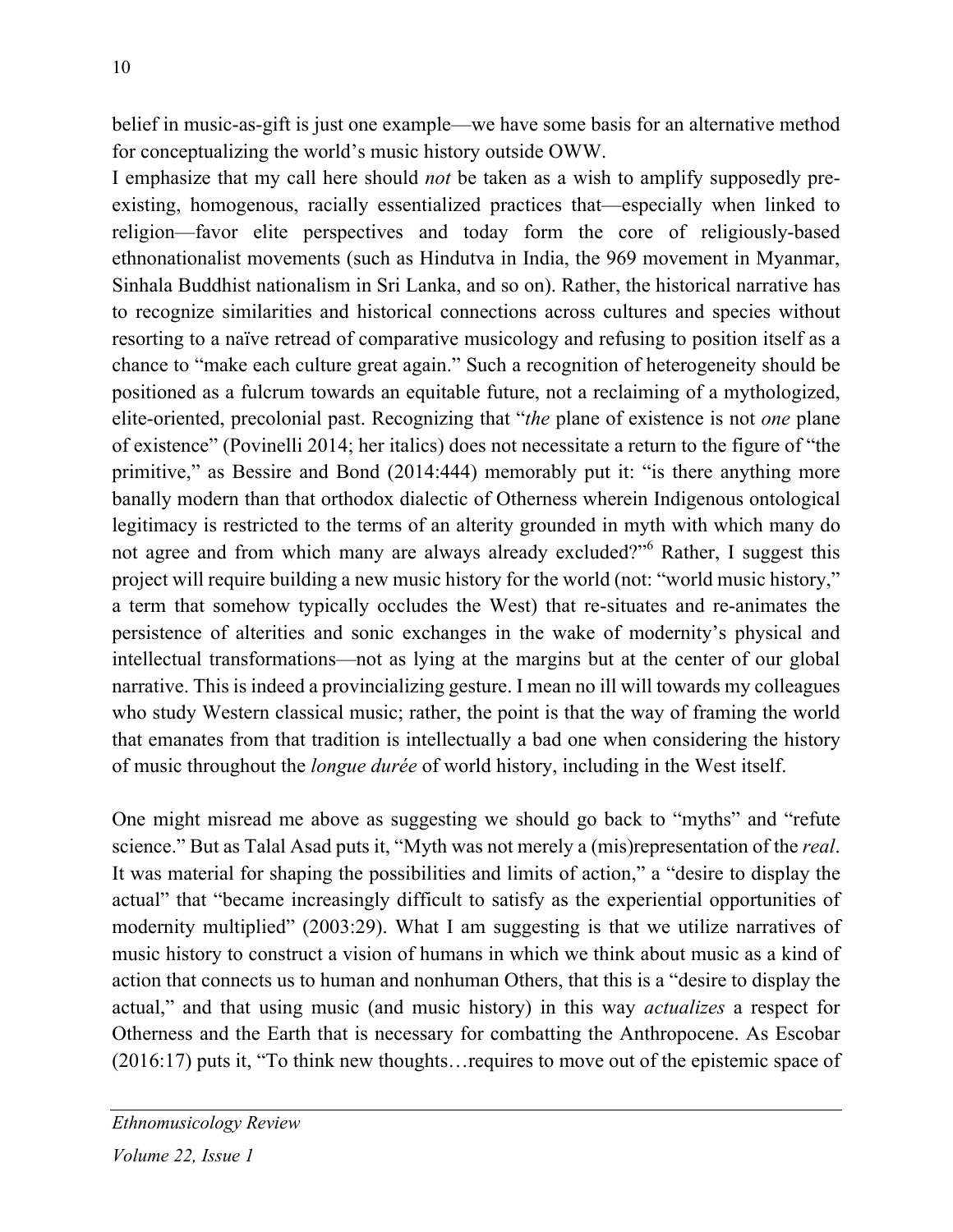Western social theory and into the epistemic configurations associated with the multiple relational ontologies of worlds in struggle."

Wark (2019) argues that the Anthropocene needs to be read "through the figure of immunity rather than community."<sup>7</sup> Rather than using one-world conceptions of musical meaning to understand music *in* the Anthropocene, we need strategies for immunizing our field *from* the one-world metaphysics that generated its crises, from musicology's lack of considering race (Bohlman 1993) to the challenge of the Anthropocene and those who continue to be left out by the division between ethnomusicology and musicology. As Ochoa Gautier puts it, "The point is not to negate that the ear produces an ontology of the relation between the person and the world, but rather not to confuse that with our own notion of relationality. What this implies is the need to explore the richness of a multiplicity of variables among what different peoples consider the given and what they consider the made that come together in the acoustic" (2014:22). This requires a cosmopolitics (Stengers 2014) for music that is the opposite of the universalizing of the human that goes under the guise of cosmopolitanism and multicultural inclusion.8

#### **Singular/Plural**

Tim Ingold worries that denoting multiple ontologies results in a *fractiverse* in which each society, even each person, appears to be in a world separate from others. He urges us to turn away from ontology towards *ontogenesis* ("the becoming of being"), a term denoting that "every being or thing is open, subject to growth and movement, issuing forth along its own particular path within a world of nevertheless unlimited differentiation." He believes this "allows us to reconcile singularity and multiplicity, agency and patiency, within *one* world."  $(2018:167)$ . Ingold seeks to universalize an ontogenesis he sees articulated by Inuit views of the soul, which he reads in a dichotomy with Western notions via Roy Wagner's (1975) *The Invention of Culture* and Descola's (2013) *Beyond Nature and Culture*. Both of these books denote two "ontological regimes," the "Western" and "tribal" (Wagner's terminology) or "naturalism" and "animism" (Descola's terminology). Western naturalism denotes distinct objects over a common ground, denoting distinct individuals and cultures through a process of *articulation*. By contrast, much as a crease in a folded paper is still *in* the paper, animism sees the world as primordially undifferentiated, as *continuity*, as "populations of more or less identical individuals but with a continuum of yet-to-be differentiated relations" (Ingold 2018:164). If the soul in the Western perspective carries distinct individuality and identity, in animism "there always remains a memory of that undifferentiated potential from the interstices of which every being is drawn. This memory is the soul…a constant reminder of the viscosity of the relational field, and of the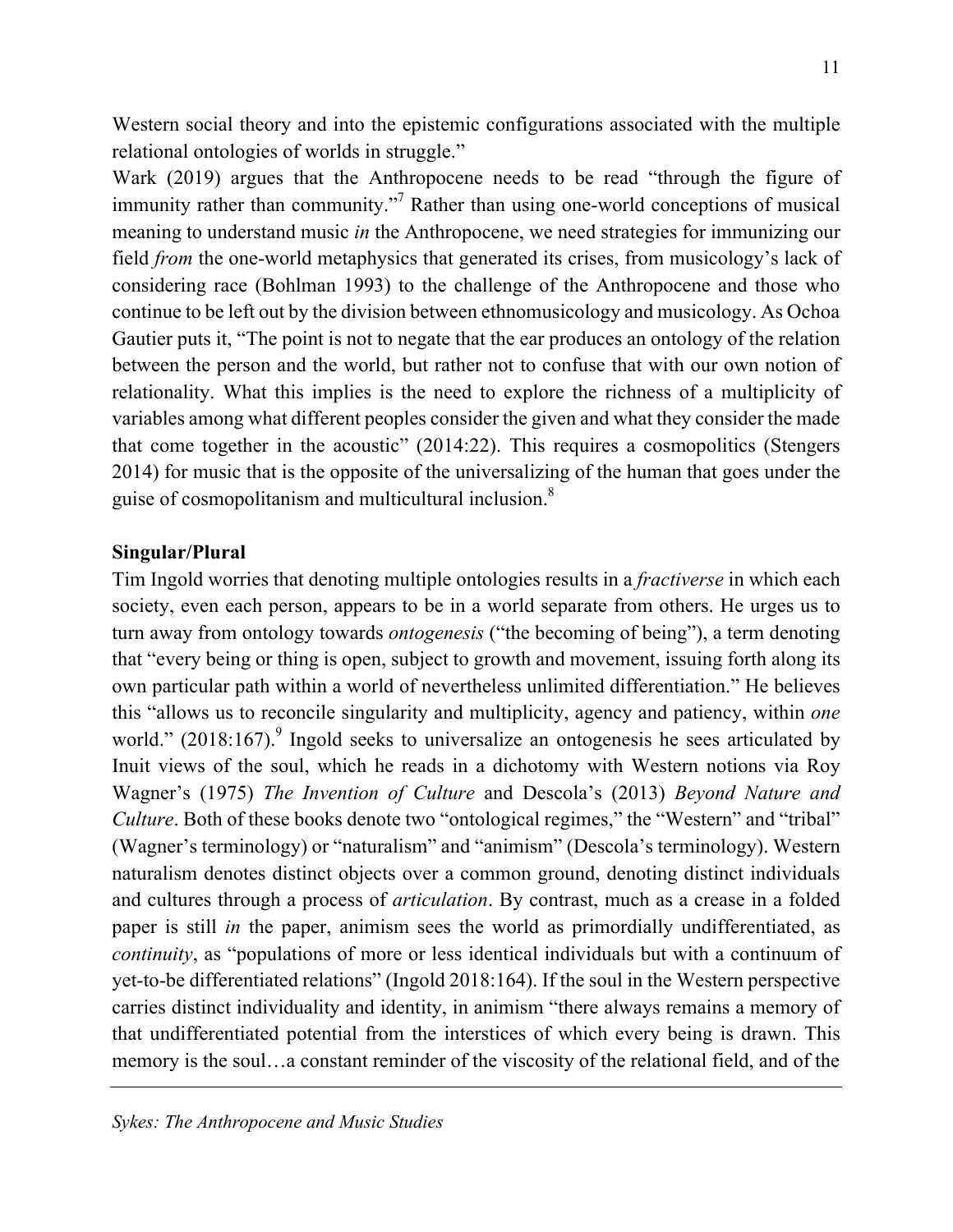effort that has to be put in to work against it" (ibid. 163). Ingold urges us to proceed not via "the naturalistic dyad of identity and diversity but…the animistic pairing of continuity and differentiation" (ibid. 165).

I must admit I am hesitant to simply flip the binary and define all the world's music history, including European music history, through an "animistic pairing of continuity and differentiation." But I suggest Ingold's notion of *ontogenesis* and his insistence on reading global communal formations and individuals through the notion of continuity is useful for promoting a holistic music studies in which one-world metaphysics is just one kind of system—even in Europe—among others in the intersecting *pluriverse*. Even modernity, through such a light, is continuous rather than transformative; consider that traditional practices like trance mediumship, for example, may allow "claims to a shared modernity and, as a modernizing strategy, [evolve] along nationalizing, folklorizing, and missionizing practices that expand and circulate in networks of migration and in transnational media networks" (Behrand et al. 2014:7). This is different from saying such practices are changed by modernity into something totally different from what they were—rather, it is to note that people through their practices make use of modernity for their own sustainability and shape modernity in their likeness.

## **Glory, (Dis)Enchantment, Capital**

May I suggest at this juncture that certain studies that have done the spadework to analyze the roots of our disciplinary worldview—one thinks of Ana Maria Ochoa Gautier's (2014) *Aurality* and Philip Bohlman's long history of discussing the occlusion of difference in historical musicology (e.g., 1992) and Johann Gottfried Herder's (1744-1803) contributions (e.g., Herder and Bohlman 2017)—should be considered historical musicology. Though written by ethnomusicologists, they are after all about the historical emergence of our disciplinary divisions and presuppositions, not texts to be conceived of simply as ethnomusicology. The core suggestion I want to make here is that we need to dig further into the European past than, say, Romantic era views of "the work" or colonial encounter.

Amitav Ghosh notes a historical turning point when he says that "even within Christianity, it was not till the advent of Protestantism perhaps that Man began to dream of achieving his own self-deification by radically isolating himself" before God (2016:87). Herder, the inventor of the term "Volksmusik," was indeed a Lutheran (Bohlman 2017:2). The New Musicology viewed an ontological transformation in European music as having occurred through aesthetic decisions of the eighteenth and nineteenth centuries, but there is now acknowledgement that Protestantism's ontology of the human formulated relations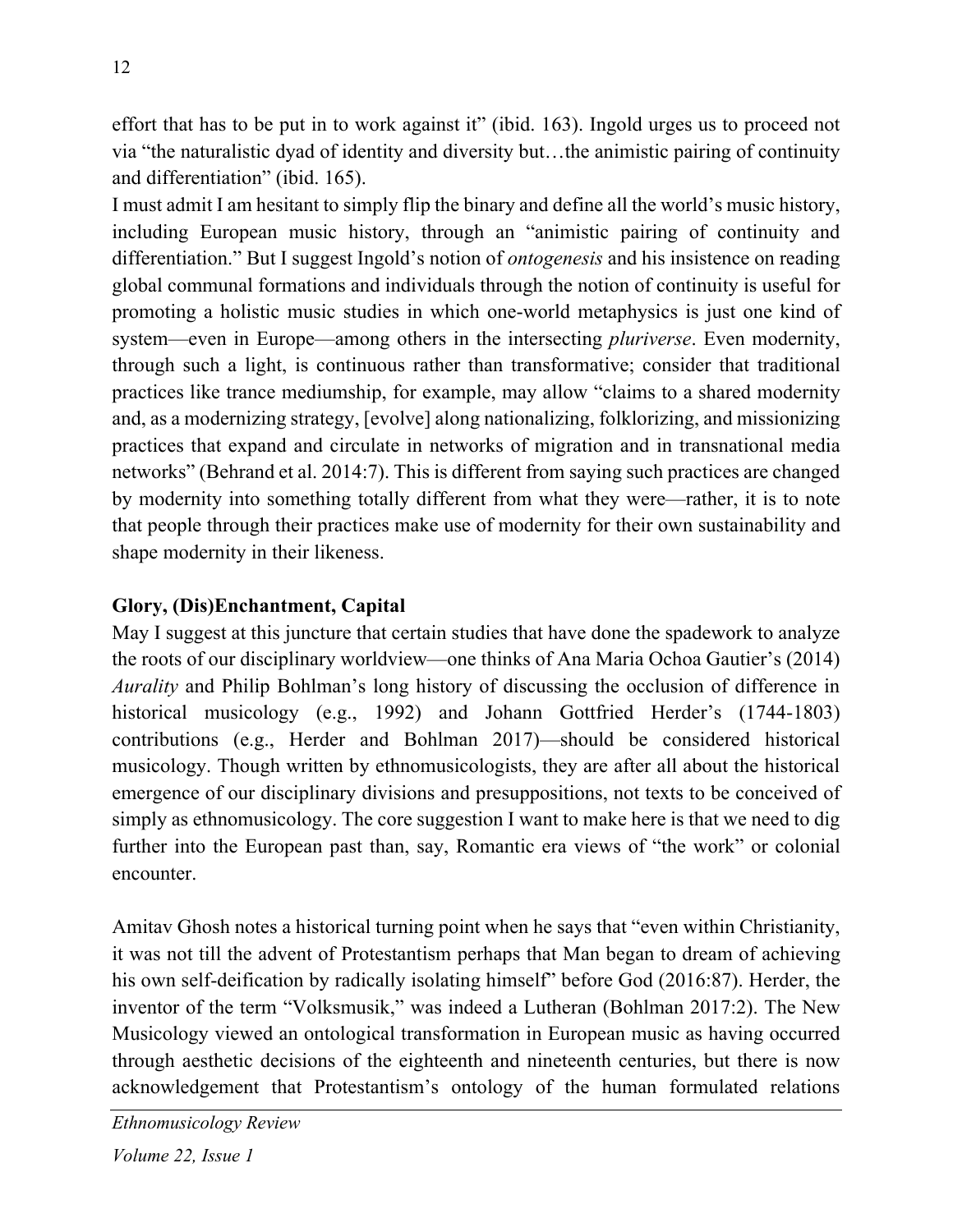between sound and vision (what Sterne calls "the audio-visual litany" [2003:15–19]) that influenced (via a Protestant secularism) the formation of modern sound reproduction technologies. It seems obvious to me that studies of the theological, social, and material processes that generated the audiovisual litany will have to begin well before New Musicology's starting point (i.e. before the second half of eighteenth century)—the Protestant Reformation is one place to begin. Another is capitalism's tendency to present "a fantasy of wholeness, one that operates to obscure diversity and disunity" (Graham 1995:193; cited in Biersack and Greenberg 2006:11). Treating capitalism as an ecology, which is to say as a particular way of understanding of human/nonhuman relations, I wonder if we may explore whether the Protestant-derived audio-visual litany and its view of the self were necessary for finding a place for music and musical labor in capitalism. Recognizing this, I suggest, will be necessary for producing an alternative history of music/sound amidst but not defined by the ontological foundations of capital. As Deborah Wong insightfully notes, this will require expanding and moving beyond 'music': "our *raison d'être* relies on music as an ontological construct, and that construct contains the very terms for our unimportance and irrelevance" (2014:350). This is because "music is already at journey's end of rationalist ideologies that performatively render it powerless" (ibid.). The link between capitalism and Protestantism is of course long acknowledged (e.g., Weber 1905) but the manner in which they combined to transform music and musical labor in their image is a major gap in the historical record for music studies. I suspect it was these elements, through the political liberalism written into colonial law (particularly in the British colonies)—through which culture became defined as interior and related to community, and the market as public (Birla 2009)—that first brought the Western notion of music as expression/identity to the rest of the world.

I suspect, though, that the relationship between music and the self I am linking to Protestantism built upon a *longue durée* stability in Western thought about the *function* of music that can be traced to early Christian relations between government, religion, music, and glory, that is "between power as government and effective management, and power as ceremonial and liturgical regality" (ibid.). Giorgio Agamben writes of a "special relation that ties glory to inoperativity" in both early Christianity and Judaism:

In Judaism, inoperativity as the dimension most proper to God and man is given a grandiose image in the Sabbath. Indeed, the festivity of the Jews par excellence has its theological foundation in the fact that it is not the work of creation that is considered sacred but the day on which all work ceases (Genesis 2:2–3; Exodus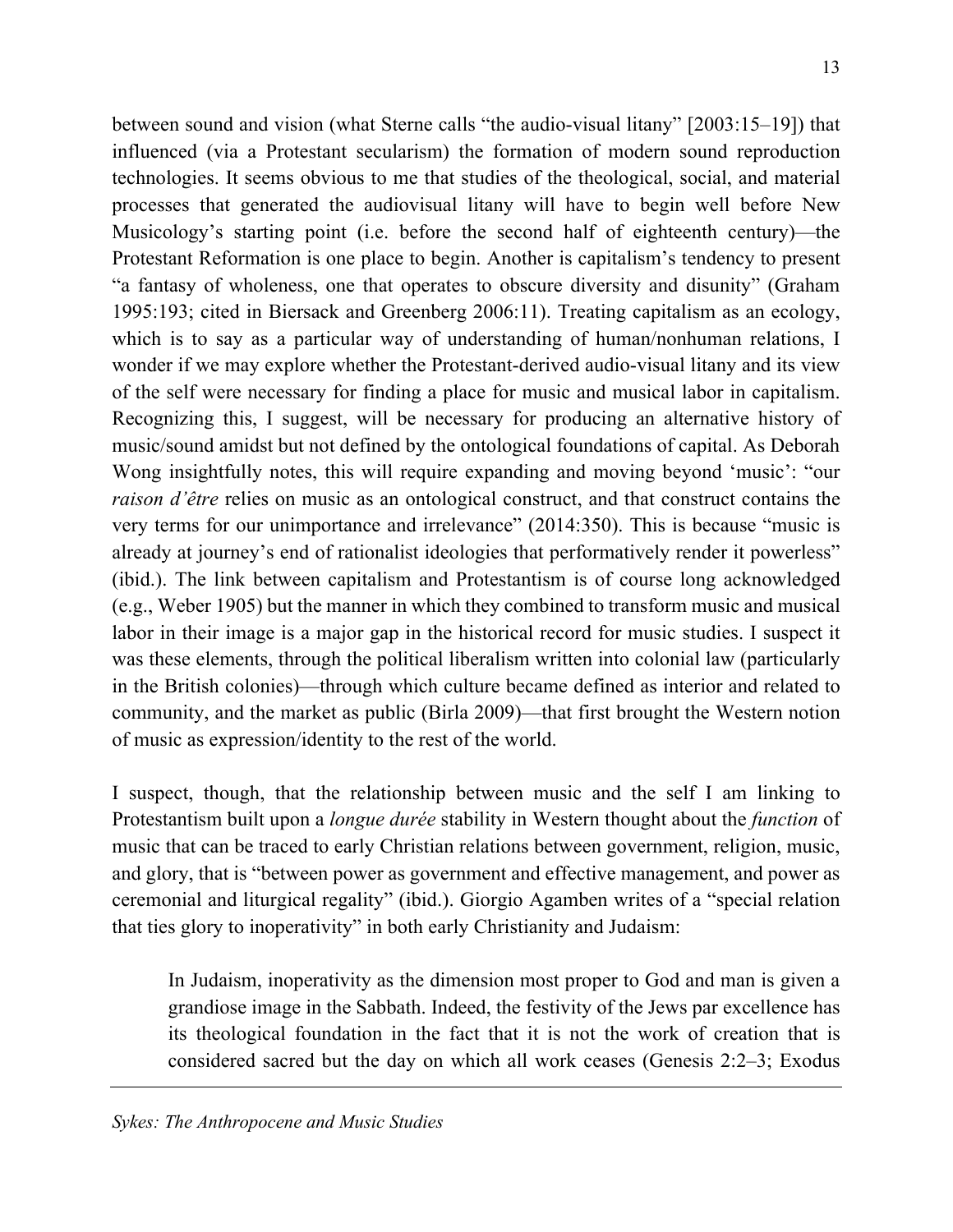20:11). Thus, inoperativity is the name of what is most proper to God . . . and, at the same time, that which is awaited in eschatology. (2011:239)

The work of Ochoa Gautier and Bohlman (among others) that explores the roots of the Western musical ontology as it was enshrined in our disciplinary divisions could be fruitfully put into dialogue with scholars of medieval Europe and even the ancient Judeo-Christian world. Which is to say, I suspect "the romantic aesthetic," which "involved both a transcendent move and a formalist one" that "served more thoroughly to separate musical meaning from seemingly worldly affairs by merging form and content and eliminating mimesis as a goal of music" (Goehr 1994) has much earlier roots than German Romanticism, and it is this fundamental Judeo-Christian bias that has made Western thinkers unable to see music as something other than mere entertainment ("inoperativity is the name of what is most proper to God") or the bestowing of glory to help produce sovereign, personal, or communal power and identity. One problem, as we see (for example) in the writings of Rancière and Attali, is that Western writers often assume functional art (as craft, mimesis, and ritual labor—what Rancière (2004) calls the "ethical regime") gave way to a "representational regime" that, in virtue of new specialists supposedly above the status of mere laborers, laid the groundwork for the musical commodity ("The artist was born, at the same time as his work went on sale" [Attali 1985:47]). But this transformation belies a fundamental continuity in music-as-glory in Western culture, while ignoring that in virtually every society around the world—including Western ones (!)—musicians still play the role of ritual laborers even when they are designated as artists. We might ask, as Agamben does (drawing on Schmitt's critique of Weber) whether "theology continues to be present and active in an eminent way" within the supposed disenchantment of music in modernity (Agamben 2011:4).

In this context, it is worth emphasizing that "there is no evidence of the decline of religion in Asia," even if "the problematic of 'the secular' in Asia is very important" (Dean and van der Veer (2019:1)—and surely the same could be said about many other places. What is important to understand is not simply the failure of the global disenchantment of music but the ways in which the discourse on sonic disenchantment coexists with its opposite. I am thinking here of my fieldwork in Singapore and Kuala Lumpur (Malaysia), where public space for many is disenchanted, as people walk to work in dress shirts on ethnically diverse streets amidst skyscrapers and past Starbucks, while numerous Hindu festivals throughout the year (such as the annual Hindu festival called Thaipusam) involve devotees undergoing extreme acts of penance (hooks attached to their skin to pull chariots of deities, spears piercing their cheeks and tongue, etc.) along those streets, accompanied by drumming that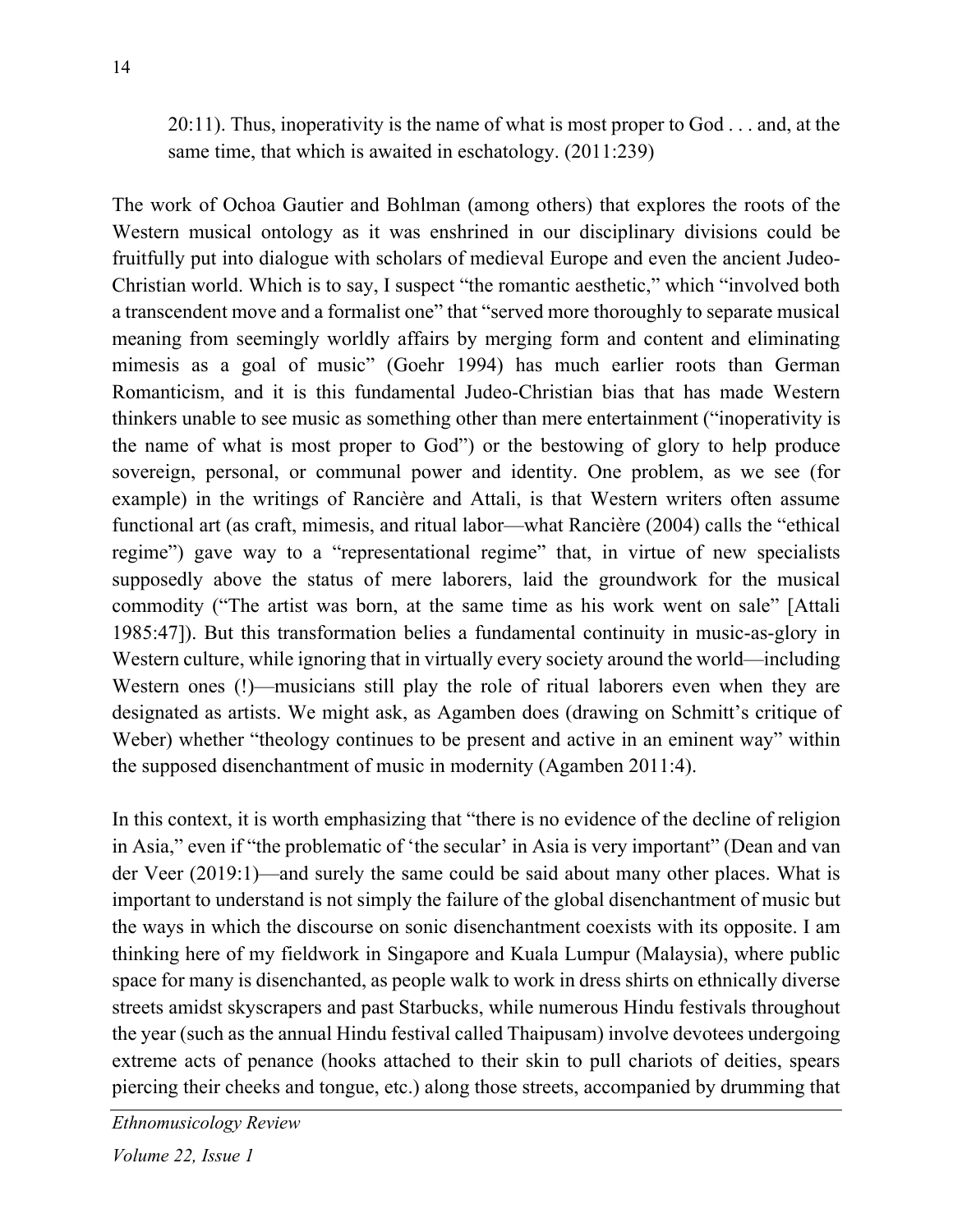supports trance. Recognizing the historic failure of musical disenchantment despite the ubiquity of its discourse is one core component of representing our interconnected pluriverse *as* music history on a global scale: the crossing of this-worldly (human) and thatworldly (nonhuman) divides over the *longue durée*. Against the nation-state model for *longue durée* music history, against "the West vs. the Rest" as a paradigm for teaching, and against "history vs. ethnography" as a normative methodological distinction, I suggest we need more encouragement and empathy for interconnections stylized not as globalization but as maintaining "the will to be otherwise" (Povinelli 2012) in the wake of encounter. This is one challenge for music studies in the Anthropocene.

Doing so, I suggest, will bring our definition of musical/sonic labor closer to types of labor typically considered radically distinct from it: investment banking, the hard sciences, and private security firms. Music history will become (a) stories of exchange based on hedging bets that build value; (b) histories of materiality explored through physics, biology, and the geosciences that are greatly enhanced through sociology and anthropology, via attention to (sound)waves, rocks, plants, bugs, and so on, from the big bang to histories of capitalism such as the extraction of shellac from the lac beetle to be used for records (Silvers 2018); and (c) stories of human protection and persistence in the wake of crises, in which the Anthropocene—though larger and more serious than previous ones—provides the impetus to reframe music history as a tale about the maintenance of the Earth system.

### **Musical Disciplines: Towards Twenty-First Century Praxis**

In sum, many of us are attached to our subdivisions and academic societies; let me put some imaginary critics at ease here by saying we can have our cake and eat it, too. European music studies should exist as its own recognized and celebrated field. But "historical musicology" should refer to *any* kind of music history, anywhere, and accept that a plurality of ontologies (not just of music but of the human, the social, territory, time, and so on) means a plurality of forms for what constitutes music history, geographically and structurally. It means accepting music histories outside the container model. "Ethnomusicology" should refer to the method of doing ethnography, anywhere. It makes little sense that a scholar of (say) the current state of the *Jiangnan Sizhu* genre in China should be in the same subfield as someone studying (say) the early history of samba in Brazil—especially since the latter is the direct result of colonial processes that connect Brazil historically to Europe. Consider that a student wanting to study music history anywhere outside the West will most likely have to sign up for a degree in ethnomusicology even if she wants to do archival research and a project that does not require ethnography.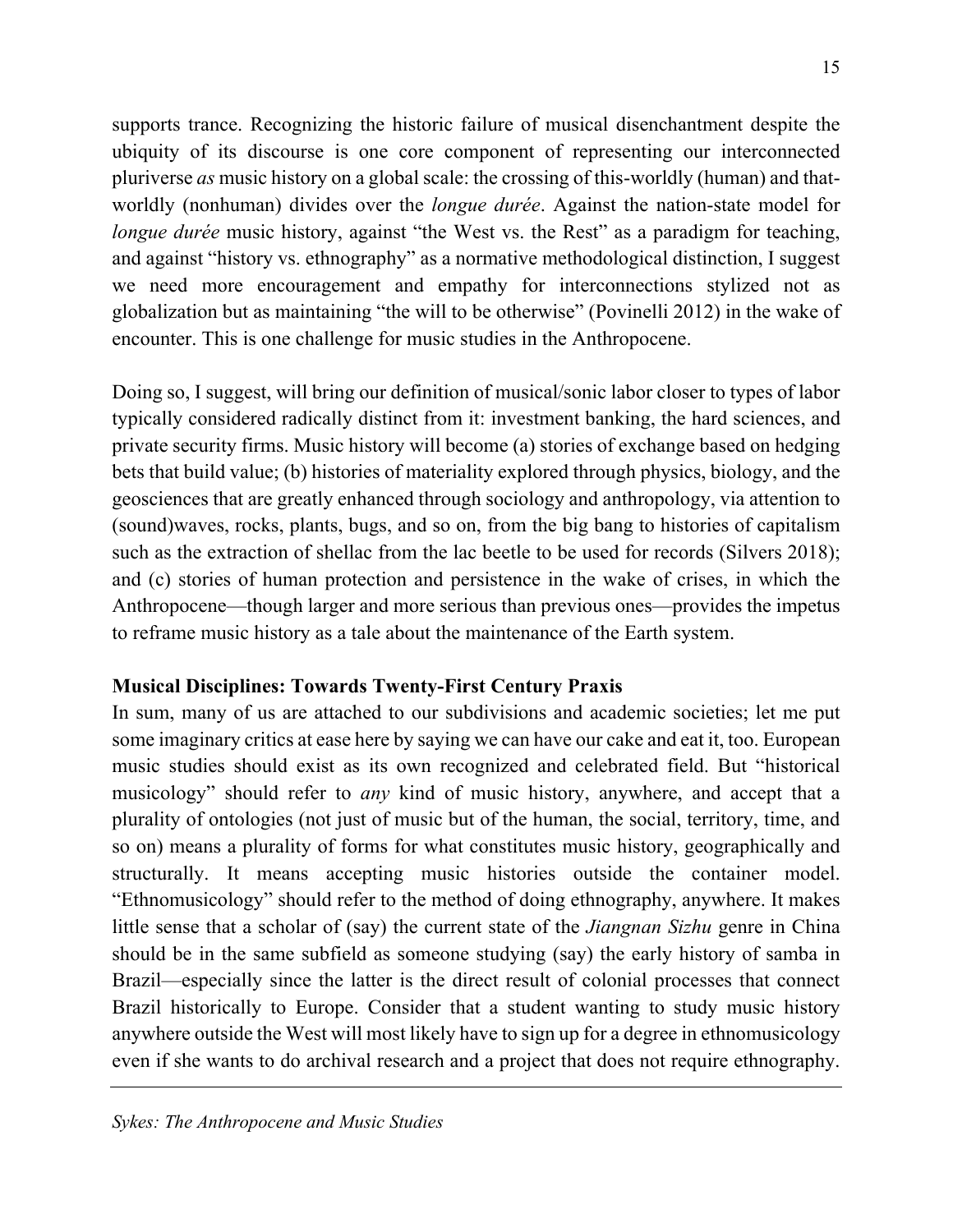Our disciplinary divisions embed an assumption that the non-West is "the people without history" (Wolf 1982), accessed primarily through ethnography. While many scholars today combine ethnography and history, it makes sense (to me, anyway) to define historical musicology and ethnomusicology via method rather than place (e.g., Rice 2010)—but we should be careful that our methods do not presume the metaphysical reality of the OWW but allow us to study its emergence and effects.

In my opinion, this does not have to be a fight. It is an expansion—though admittedly through a displacement of the Western ontology from our intellectual formal structures and eliminating the disciplinary emphasis on the West/Rest distinction. This means it is long past due for ethnomusicology to cease being the dumping ground for otherness—and again, I mean no ill will here towards European music studies (having canvassed opinion, I think most scholars working on European music, at least the younger generation, agree in many respects with what I've outlined here). European music studies should be its own thing and it can be strong and continue to be an important force in music departments—so long as the definition of historical musicology expands. This is simply the smart thing to do: we are academics, we want our thinking to be based on sound arguments. In history departments, for instance, there are no "ethnohistorians" who study the rest of the world outside Europe and European histories. There are simply historians with different regional specializations, of which Europe is one. We are at a point where ethnomusicologists now study the West, quite frequently, but job openings rarely if ever call for an ethnomusicologist who studies the West. Ethnomusicologists have, I suggest, largely moved into a definition of ethnomusicology as method, while historical musicologists (at least in job calls) seem to retain a definition of their subfield as region. This is ironic, for the disciplinary divide places history on the side of historical musicologists (who tend to emphasize *era* distinctions among themselves), thus downplaying the fact that the field *within music departments* mobilizes itself largely as region.

Perhaps "theory" and "composition," likewise, can be expanded in ways that both retain their current focus and become methods emanating from diverse anywheres rather than from a single Western musical heritage. Taken on name alone, the journal *Analytical Approaches to World Music* should refer to all music theory anywhere, including the West. My point is not to critique that journal (which I have published in), but rather that Western music theory can remain its own distinct field without positioning itself as music theory, full stop, in such a way that places everything else into its own, singular category. This could happen through more recognition of regional differences (say, music journals dedicated simply to Indian, or Javanese, or Chinese, music theory) with publications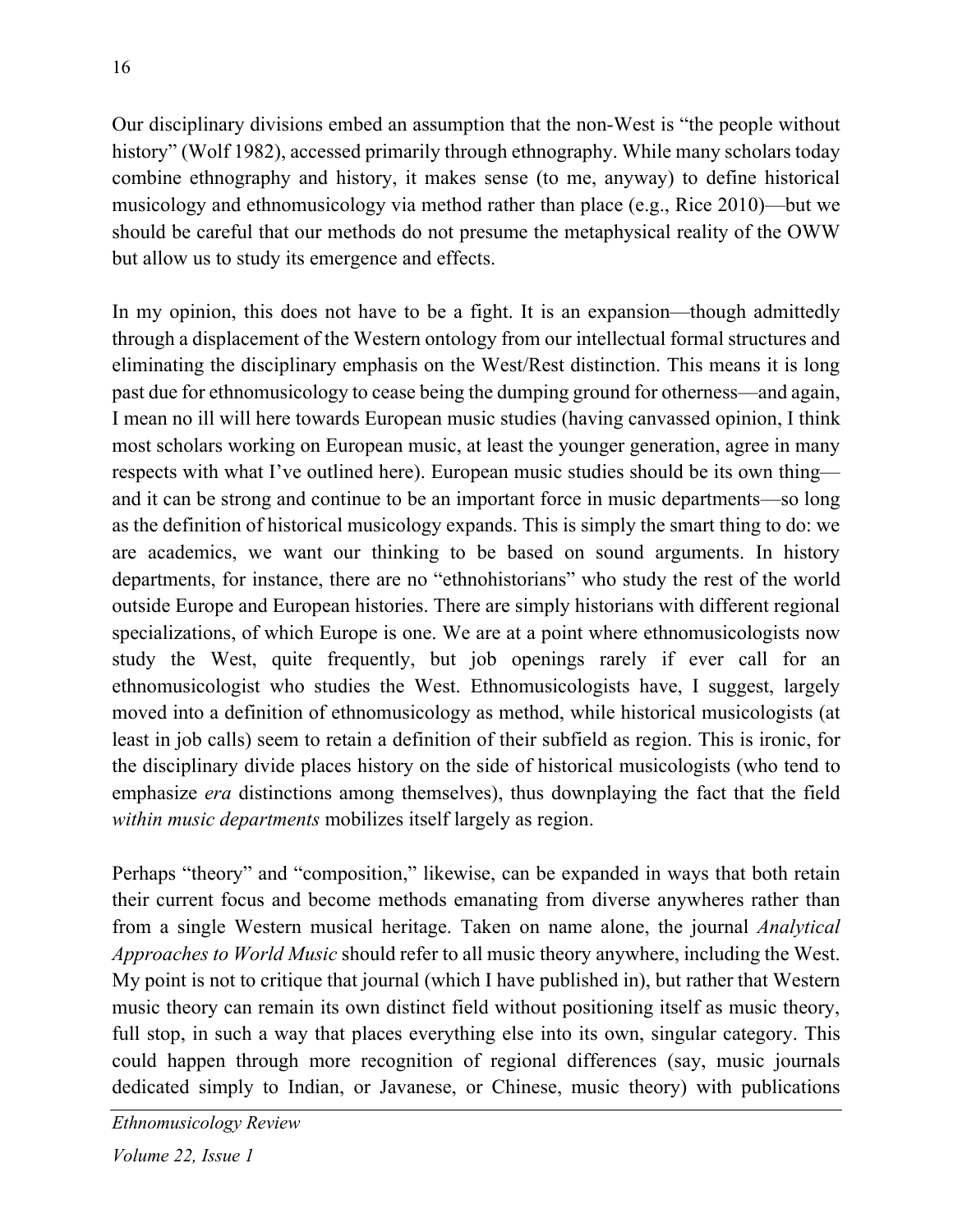positioned simply as "music theory" being diversified and not simply reduced to Western music theory.

Of course I know these are among our most contentious issues—perhaps the very definition of a "third rail." I doubt that *anyone* will agree exactly with what I've written here. (While I write as an ethnomusicologist, I admit that my own field has its own biases and shortcomings, and also that historical musicology has already expanded in important ways in recent years.) We do not need to agree on where music studies should be headed; my aim in this essay was not to lay a clear path forward but to argue—even if you do not agree with my suggestions for disciplinary change—that whatever path we choose, we need better recognition that the intellectual presuppositions behind our disciplinary distinctions are rooted much farther back in Western metaphysics than modernity, and that this metaphysics, through certain social processes (e.g., capitalism), generated the Anthropocene. Most of us find a way to do the work we want to do *despite* the normative disciplinary identities and distinctions in music departments; they are widely perceived now as a roadblock, except for the small number of people they benefit. Moving beyond these twentieth-century biases needs to be at the core of our discussions about musical disciplines, but in a way that is respectful to all. If we are good public intellectuals, we can play some role in articulating a vision of self and world that contribute, even if a little, to sustaining the planet—at least until we terraform Mars.

#### **Notes**

 

 $1$  I would like to dedicate this essay to my graduate students, who have helped me think through many of the issues in this paper—especially Andrew Niess, whose dissertation (in progress) is devoted to thinking through sound and the Anthropocene. (I should stress that all ideas here are my own.) I would like to thank Gavin Steingo for reading a draft of this essay. I am solely to blame for any mistakes or failures of the imagination.

 $2 \text{ I}$  do not believe "ontology" is another word for "culture" (Venkatesan et al. 2010)—while I have dubbed our disciplinary divisions a "worldview" I mean here a definition of *what exists* and how such entities relate and are deemed worthy of study through sound/music. In Viveiros de Castro's (1998) terms, music departments proceed through a belief in "one nature, many cultures".

 $3<sup>3</sup>$  The start of the Anthropocene has been placed as long ago as the early Holocene (roughly 10,000 years ago) and as recently as fifty years ago (Braje 2015: 371).

<sup>&</sup>lt;sup>4</sup> Yet because "Anthropocene" appears to mark all humans as responsible for the climate crisis rather than a few companies, CEOs, and politicians responsible for major decisions causing environmental damage, several scholars—notably Haraway (2017) and Moore (2016)—argue "Capitalocene" is a better term since it "signifies capitalism as a way of organizing nature—as a multispecies, situated, capitalist world ecology" (Moore 2016: 6). It should be obvious that I suggest music studies needs to adopt the "Capitalocene" mantra, since it will allow us to situate music and sound in the material and social processes that generated the crisis.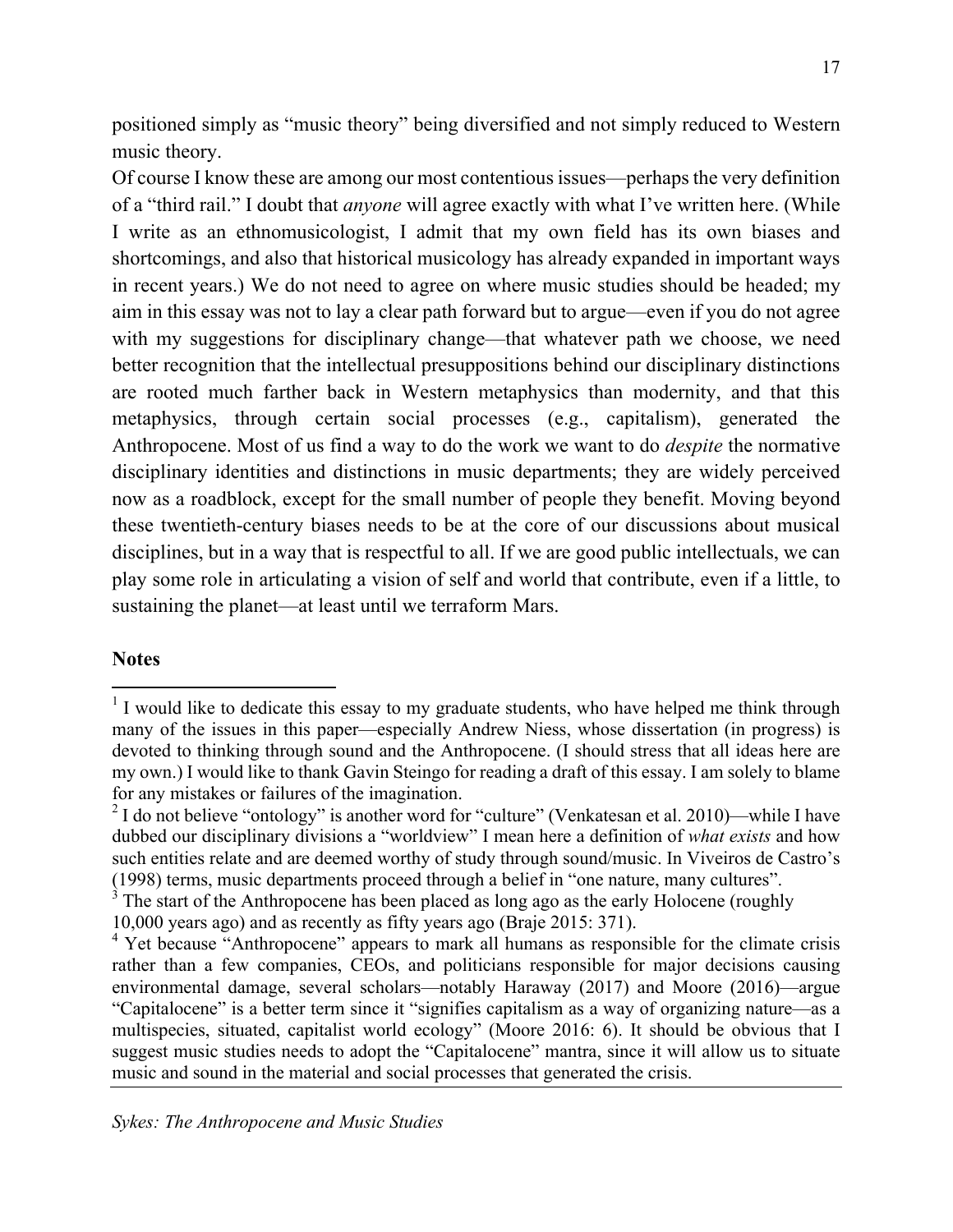<sup>5</sup> https://libcom.org/library/god-didnt-die-he-was-transformed-money-interview-giorgioagamben-peppe-sav%C3%A0

<sup>6</sup> It will be important to nuance a distinction between sound and music in such a project. The link between music and identity has often transformed certain practices that may best be described as "sound" (and which link peoples *to one another* and *to nonhuman entities*) into distinct "musical" genres perceived to be related *just to a single human community*.<br><sup>7</sup> https://www.versobooks.com/blogs/4236-elizabeth-povinelli-when-the-rocks-turn-their-backs-

on-us

<sup>8</sup> "For those who support cosmopolitanism, this is the field of human political action, while for advocates of cosmopolitics the world is something to be constructed involving human and nonhuman actors" (Flores Silva 2017).

<sup>9</sup> Lisa Lowe prefers the terms *residual* and *emergent*, referring to "the implied but less visible forms of alliance, affinity, and society among variously colonized peoples beyond the metropolitan center" (2015: 19) and suggests that "the management of life and death that we now associate with neoliberal security regimes and the state of exception in crisis and war are constituted in and through" such "colonial differences" (ibid.: 16).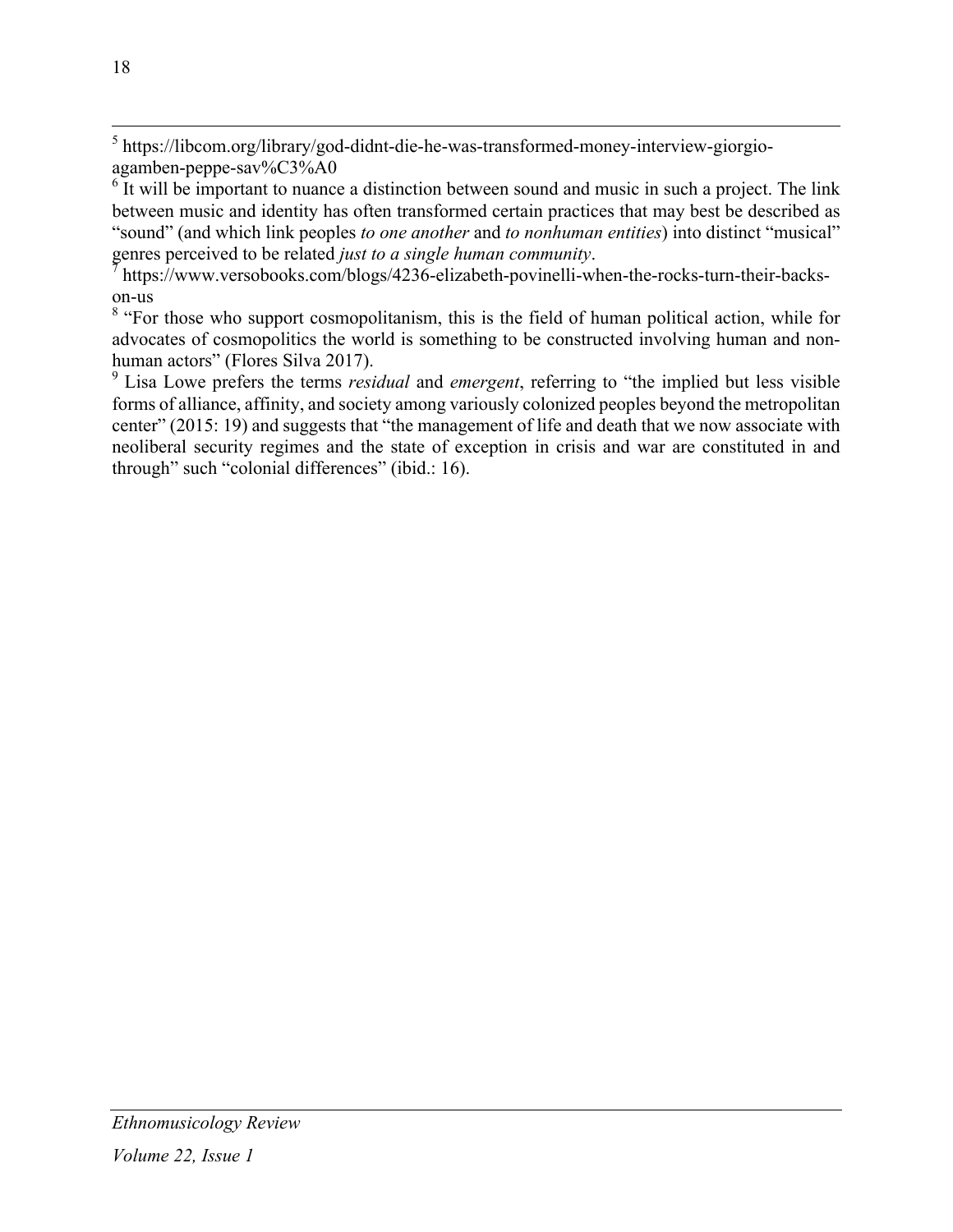#### **References**

- Agamben, Giorgio. 2011. *The Kingdom and the Glory: For a Theological Genealogy of Economy and Government*. Stanford: Stanford University Press.
- Allen, Aaron and Kevin Dawe. 2011. *Current Directions in Ecomusicology: Music, Culture, Nature*. New York: Routledge.
- Angus, Ian. 2016. *Facing the Anthropocene: Fossil Capitalism and the Crisis of the Earth System*. New York: Monthly Review Press.
- Asad, Talal. 2003. *Formations of the Secular: Christianity, Islam, Modernity*. Stanford: Stanford University Press.
- Attali, Jacques. 1985 [1977]. *Noise: The Political Economy of Music.* Minneapolis: University of Minnesota Press.
- Badiou, Alain. 2008. "The Communist Hypothesis." *New Left Review* 49: 29–42.
- Behrand, Heike, Anja Dreschke, and Martin Zillinger, eds. *Trance Mediums and New Media: Spirit Possession in the Age of Technical Reproduction*. New York: Fordham University Press.
- Biersack, Aletta, and James Greenberg, eds. 2006. *Reimagining Political Ecology*. Durham, NC: Duke University Press.
- Bohlman, Philip V. 1992. "Musicology as a Political Act." *Journal of Musicology* 11(4): 411–436.
- ———. 2017. "Song! It Will Again Be What It Once Was!": The Moments of Music as Art, Artifact, and Fact." *Acta Musicologica* 89(1): 4–23.
- Braje, Todd. 2015. "Earth Systems, Human Agency, and the Anthropocene: Planet Earth in the Human Age." *Journal of Archaeological Research*, Vol. 23 (4): 369–396.
- Chakrabarty, Dipesh. 2009. "The Climate of History: Four Theses." *Critical Inquiry* (35)2: 197–222.
- Connolly, William. 1995. *The Ethos of Pluralism*. Minneapolis: University of Minnesota Press.
- de la Cadena, Marisol, and Mario Blaser. 2018. "Introduction: Pluriverse: Proposals for a World of Many Worlds," in *A World of Many Worlds*, edited by Marisol de la Cadena and Mario Blaser, 1–22. Durham, NC: Duke University Press.
- Crutzen, Paul and Stoermer, Eugene. 2000. "The Anthropocene." *Global Change Newsletter* 41: 17.
- Descola, Philippe. 2013. *Beyond Nature and Culture*. Translated by Janet Lloyd. Chicago: University of Chicago Press.
- Devine, Kyle Ross. 2015. "Decomposed: A Political Ecology of Music." *Popular Music* 34(3): 367–389.
- Escobar, Arturo. 2016. "Thinking-feeling with the Earth: Territorial Struggles and the Ontological Dimension of the Epistemologies of the South." *Revista de Antropología Iberoamericana* 11(1): 11–32.
- Feld, Steven. 2012 [1982]. *Sound and Sentiment: Birds, Weeping, Poetics, and Song in Kaluli Expression*. Durham, NC: Duke University Press.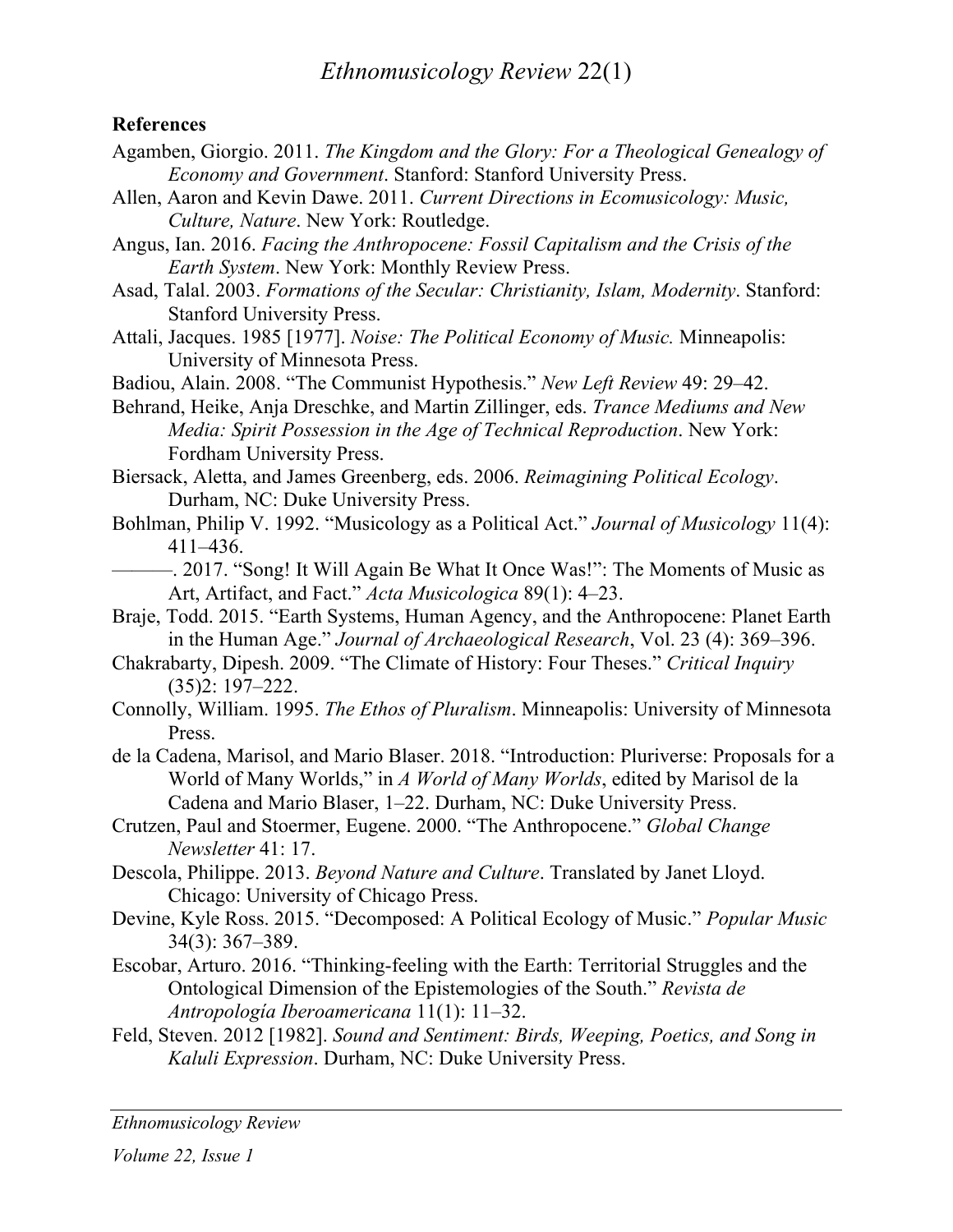- Flores Silva, Fabián. 2017. "Cosmopolitanism, Cosmopolitics and Indigenous Peoples: Elements for a Possible Alliance." *Alternatuas*. http://www.alternautas.net/blog/2017/2/6/cosmopolitanism-cosmopolitics-andindigenous-peoples-elements-for-a-possible-alliance.
- Ghosh, Amitav. 2016. *The Great Derangement: Climate Change and the Unthinkable*. Chicago: University of Chicago Press.
- Goehr, Lydia. 1994. *The Imaginary Museum of Musical Works: An Essay in the Philosophy of Music*. New York: Oxford University Press.
- Haraway, Donna. 2017. *Staying with the Trouble: Making Kin in the Chthulucene*. Durham, NC: Duke University Press.
- Herder, Johann Gottfried, and Philip V. Bohlman. 2017. *Song Loves the Masses: Herder on Music and Nationalism*. Oakland, CA: University of California Press.
- Holbraad, Martin and Morten Axel Pedersen. 2014. "The Politics of Ontology." Theorizing the Contemporary, *Fieldsights*, January 13. https://culanth.org/fieldsights/series/the-politics-of-ontology.
- Ingold, Tim. "One World Anthropology." *HAU: Journal of Ethnographic Theory* 8(1/2): 158–171.
- Latour, Bruno. 2017. *Facing Gaia. Eight Lectures on the New Climatic Regime*. Translated by Catherine Porter. Cambridge: Polity Press.
- Law, John. 2011. "What's Wrong with a One-World World." Center for the Humanities, Wesleyan University.

http://www.heterogeneities.net/publications/Law2011WhatsWrongWithAOneWor ldWorld.pdf

- Lowe, Lisa. 2015. *The Intimacies of Four Continents*. Durham, NC: Duke University Press.
- Messeri, Lisa. 2016. *Placing Outer Space: An Earthly Ethnography of Other Worlds*. Durham, NC: Duke University Press.
- Moore, Jason, ed. *Anthropocene or Capitalocene?: Nature, History, and the Crisis of Capitalism*. Oakland, CA: PM Press.
- Nettl, Bruno and Tim Rommen, et al. 2016. *Excursions in World Music*. New York: Routledge.
- Ochoa Gautier, Ana Maria. 2014. *Aurality*. Durham, NC: Duke University Press. ———. 2016. "Acoustic Multinaturalism, the Value of Nature, and the Nature of Music in Ecomusicology." *Boundary 2* 43(1): 107–141.
- Pereira Savi, Melina. 2017. "The Anthropocene (and) (in) the Humanities." *Estudos Feministas*, Vol. 25(2): 945–959.
- Povinelli, Elizabeth. 2012. "The Will to Be Otherwise/The Effort of Endurance." *South Atlantic Quarterly* 111(3): 453–475.
	- ———. 2014. "Geontologies of the Otherwise." Theorizing the Contemporary, *Fieldsights*, January 13. https://culanth.org/fieldsights/geontologies-of-theotherwise.

Rancière, Jacques. 2006. *The Politics of Aesthetics*. New York: Continuum.